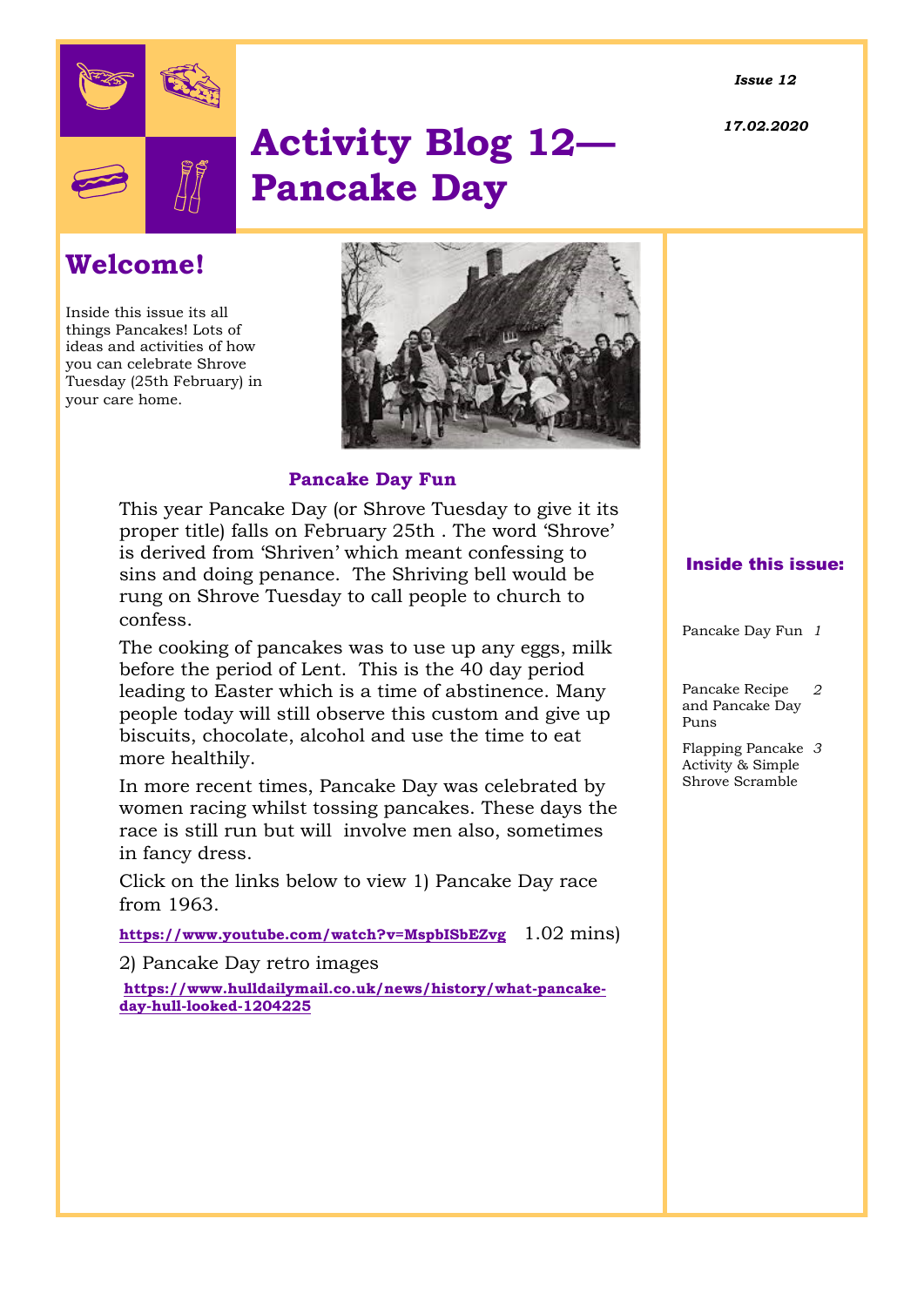## **Pancake Recipe (makes 8)**

You will need: 100g plain flour 2 eggs

300ml milk

1 tablespoon oil

Method:

- 1. Put flour into large bowl and make a well in the centre.
- 2. Break both eggs into the middle.
- 3. Pour in a little milk and start to beat into the flour, add the rest gradually, incorporating the rest of the milk until you have a smooth batter to the consistency of thick cream.
- 4. Heat the oil in a frying pan and add some of the mixture. Tilt the pan to distribute the mixture over the base evenly.
- 5. Leave for about 30 seconds, then flip over and cook the underside.
- 6. Put on a plate and sprinkle with sugar and roll up. Add more sugar to the top and a squeeze of lemon juice.

NB: Other toppings can include :

Banana and chocolate sauce, stewed apple and ice cream, diced ham and grated cheese, crispy bacon and maple syrup.